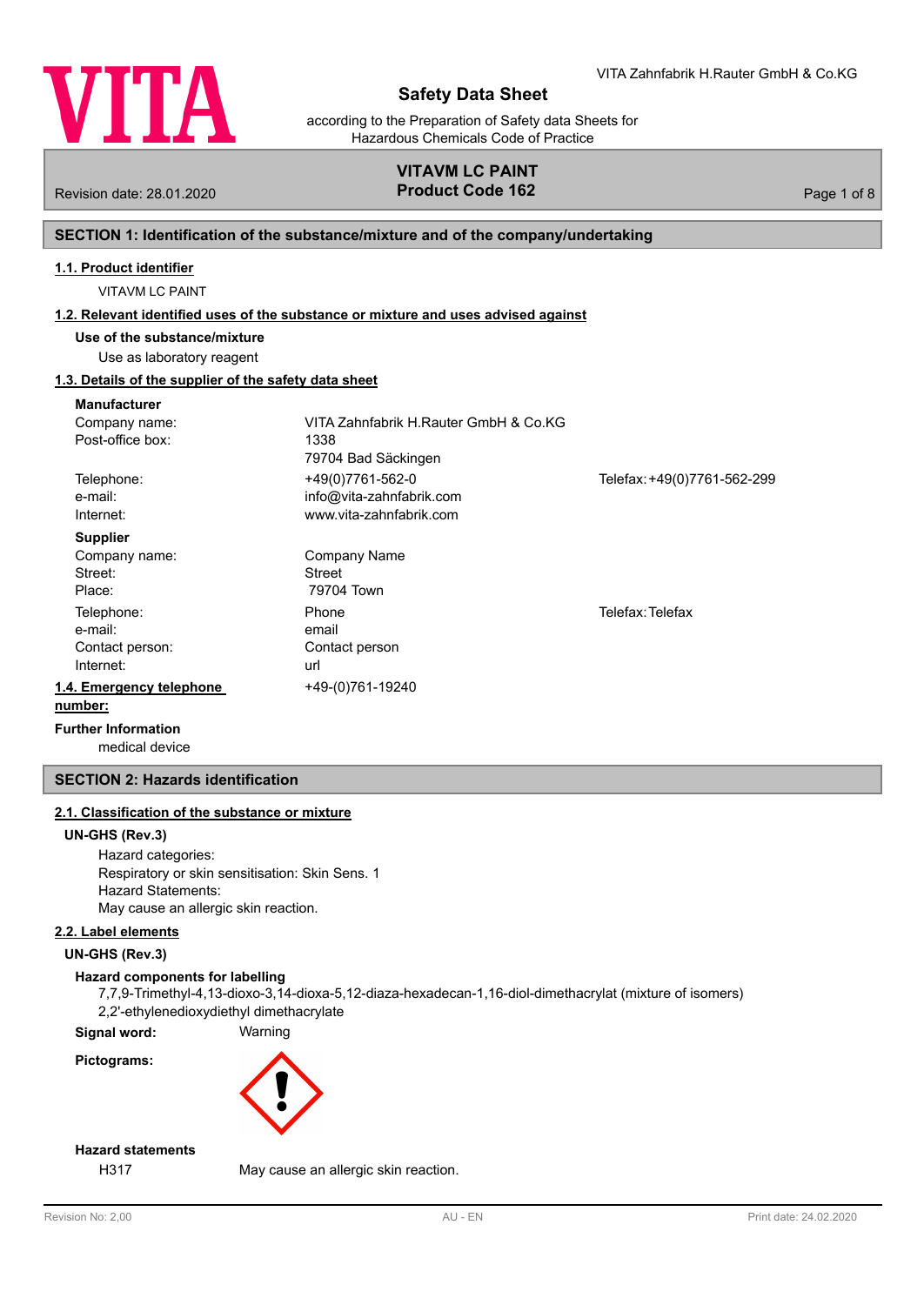

according to the Preparation of Safety data Sheets for Hazardous Chemicals Code of Practice

# **VITAVM LC PAINT**

Revision date: 28.01.2020 Page 2 of 8

| <b>Precautionary statements</b> |                                                                            |
|---------------------------------|----------------------------------------------------------------------------|
| P <sub>261</sub>                | Avoid breathing dust/fume/gas/mist/vapours/spray.                          |
| P <sub>272</sub>                | Contaminated work clothing should not be allowed out of the workplace.     |
| P <sub>280</sub>                | Wear protective gloves/protective clothing/eye protection/face protection. |
| P302+P352                       | IF ON SKIN: Wash with plenty of soap and water.                            |
| P333+P313                       | If skin irritation or rash occurs: Get medical advice/attention.           |
| P362+P364                       | Take off contaminated clothing and wash it before reuse.                   |
| P <sub>501</sub>                | Dispose of waste according to applicable legislation.                      |
|                                 |                                                                            |

#### **2.3. Other hazards**

No information available.

### **SECTION 3: Composition/information on ingredients**

#### **3.2. Mixtures**

#### **Hazardous components**

| <b>CAS No</b> | l Chemical name                                                                                             | Quantity    |
|---------------|-------------------------------------------------------------------------------------------------------------|-------------|
| 72869-86-4    | 7.7.9-Trimethyl-4.13-dioxo-3.14-dioxa-5.12-diaza-hexadecan-1.16-diol-dimethacrylat (mixture of<br>(lisomers | $40 - 45\%$ |
| 109-16-0      | 2.2'-ethylenedioxydiethyl dimethacrylate                                                                    | $15 - 20$ % |
| 2867-47-2     | 2-dimethylaminoethyl methacrylate                                                                           | $\%$        |

# **SECTION 4: First aid measures**

# **4.1. Description of first aid measures**

#### **General information**

When in doubt or if symptoms are observed, get medical advice.

#### **After inhalation**

Provide fresh air. When in doubt or if symptoms are observed, get medical advice.

#### **After contact with skin**

After contact with skin, wash immediately with plenty of water and soap. Take off immediately all contaminated clothing and wash it before reuse. Medical treatment necessary.

#### **After contact with eyes**

After contact with the eyes, rinse with water with the eyelids open for a sufficient length of time, then consult an ophthalmologist immediately. Remove contact lenses, if present and easy to do. Continue rinsing.

#### **After ingestion**

Rinse mouth immediately and drink plenty of water. Observe risk of aspiration if vomiting occurs. Never give anything by mouth to an unconscious person or a person with cramps. Call a doctor.

#### **4.2. Most important symptoms and effects, both acute and delayed**

No information available.

# **4.3. Indication of any immediate medical attention and special treatment needed**

Treat symptomatically.

# **SECTION 5: Firefighting measures**

#### **5.1. Extinguishing media**

#### **Suitable extinguishing media**

Co-ordinate fire-fighting measures to the fire surroundings.

# **5.2. Special hazards arising from the substance or mixture**

Non-flammable.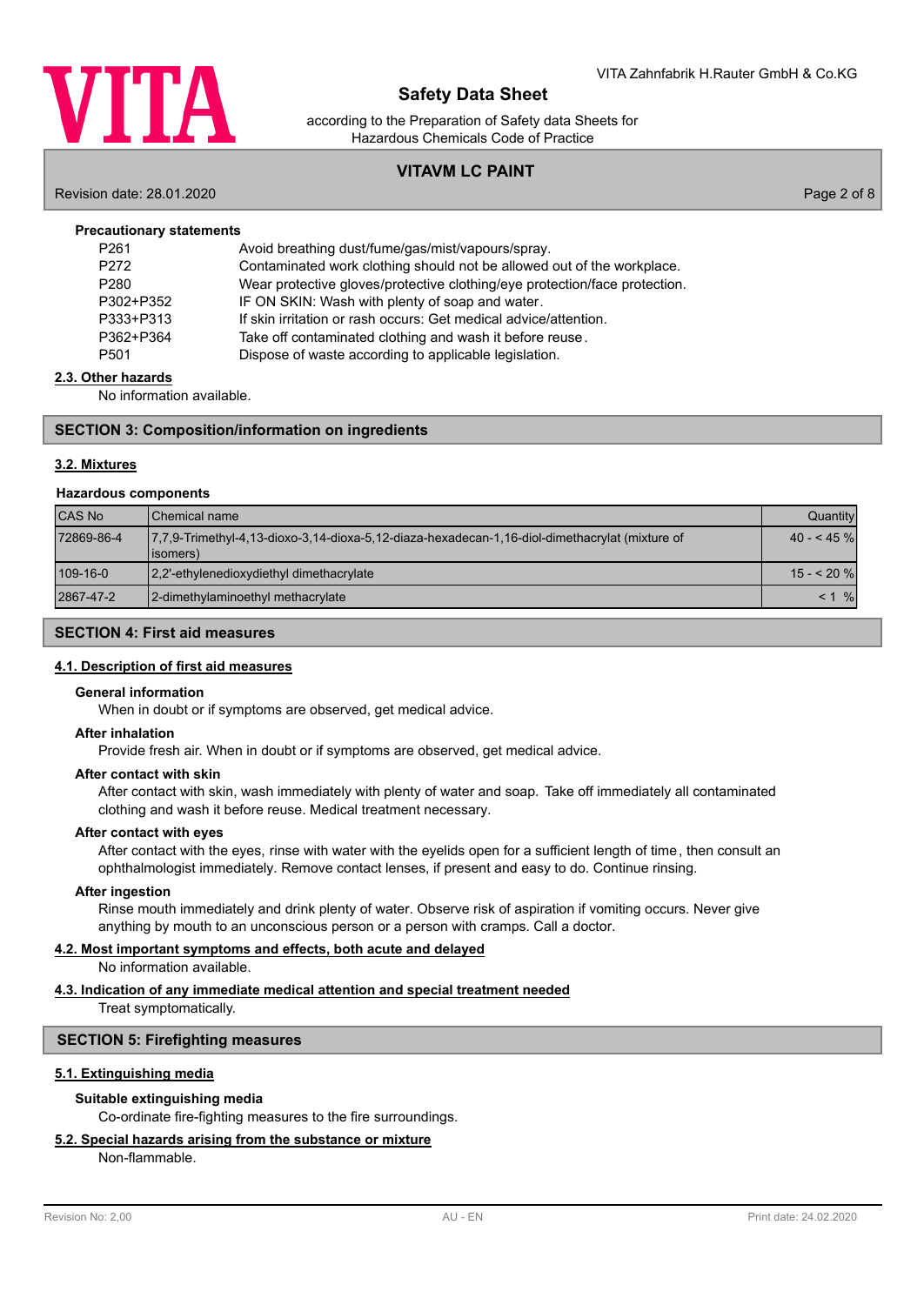

according to the Preparation of Safety data Sheets for Hazardous Chemicals Code of Practice

# **VITAVM LC PAINT**

Revision date: 28.01.2020 Page 3 of 8

**5.3. Advice for firefighters**

Wear a self-contained breathing apparatus and chemical protective clothing. Full protection suit.

#### **Additional information**

Suppress gases/vapours/mists with water spray jet. Collect contaminated fire extinguishing water separately. Do not allow entering drains or surface water.

#### **SECTION 6: Accidental release measures**

#### **6.1. Personal precautions, protective equipment and emergency procedures**

Provide adequate ventilation. Do not breathe gas/fumes/vapour/spray. Avoid contact with skin, eyes and clothes. Use personal protection equipment. Remove persons to safety. Use personal protection equipment.

#### **6.2. Environmental precautions**

Do not allow to enter into surface water or drains.

# **6.3. Methods and material for containment and cleaning up**

Absorb with liquid-binding material (e.g. sand, diatomaceous earth, acid- or universal binding agents). Treat the recovered material as prescribed in the section on waste disposal.

# **6.4. Reference to other sections**

Safe handling: see section 7 Personal protection equipment: see section 8 Disposal: see section 13

#### **SECTION 7: Handling and storage**

#### **7.1. Precautions for safe handling**

#### **Advice on safe handling**

Provide adequate ventilation. Do not breathe gas/fumes/vapour/spray. Avoid contact with skin, eyes and clothes. Use personal protection equipment.

# **Advice on protection against fire and explosion**

Usual measures for fire prevention.

#### **7.2. Conditions for safe storage, including any incompatibilities**

# **Requirements for storage rooms and vessels**

Keep container tightly closed.

# **Hints on joint storage**

No information available.

# **7.3. Specific end use(s)**

Use as laboratory reagent

#### **SECTION 8: Exposure controls/personal protection**

# **8.1. Control parameters**

# **Additional advice on limit values**

none

#### **8.2. Exposure controls**



#### **Appropriate engineering controls**

Provide adequate ventilation as well as local exhaustion at critical locations.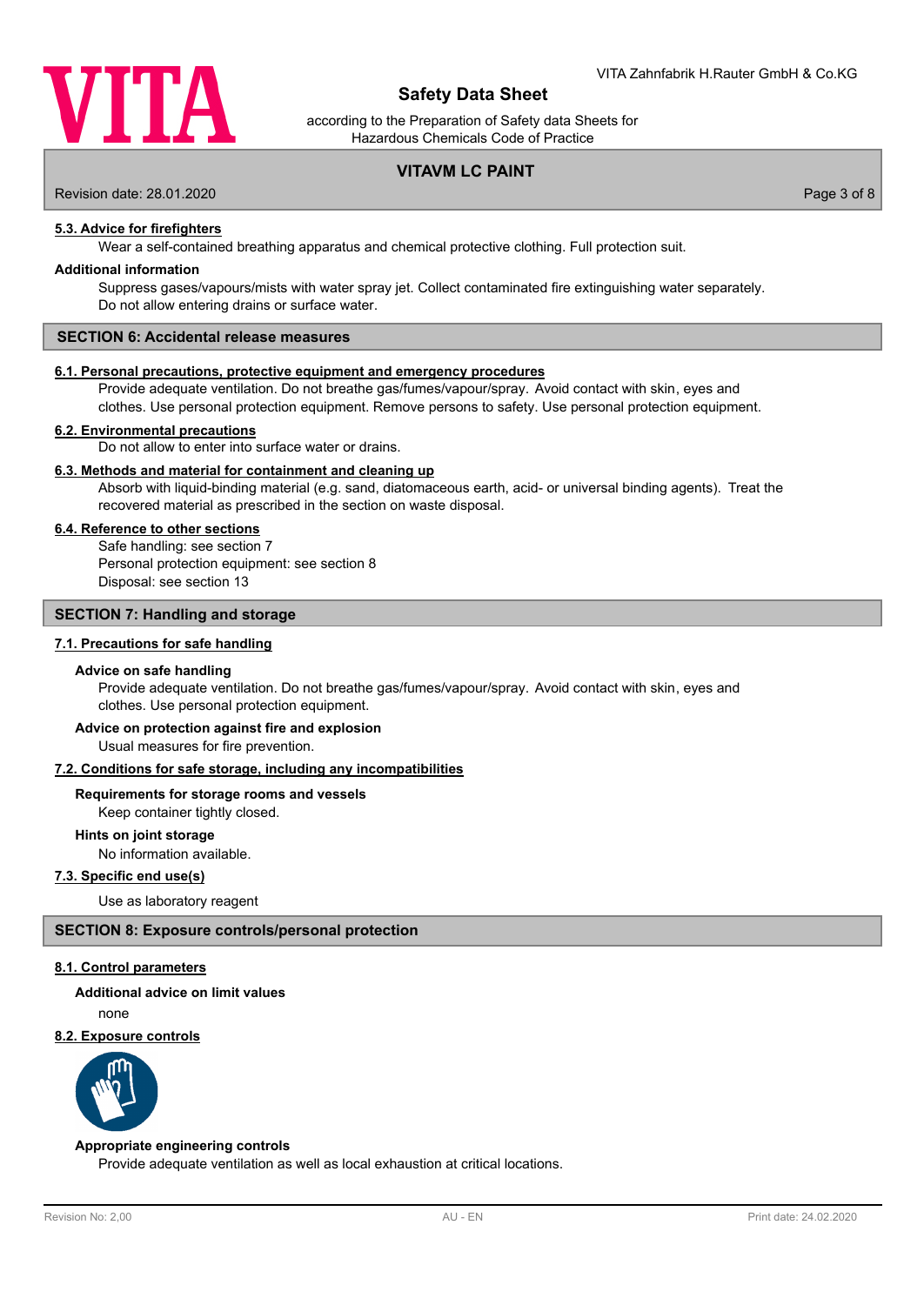

according to the Preparation of Safety data Sheets for Hazardous Chemicals Code of Practice

# **VITAVM LC PAINT**

Revision date: 28.01.2020 Page 4 of 8

**Protective and hygiene measures**

Remove contaminated, saturated clothing immediately. Draw up and observe skin protection programme. Wash hands and face before breaks and after work and take a shower if necessary . When using do not eat, drink, smoke, sniff. Do not breathe gas/fumes/vapour/spray. Avoid contact with skin, eyes and clothes.

#### **Eye/face protection**

Wear eye protection/face protection.

#### **Hand protection**

Wear suitable gloves. Suitable material: NBR (Nitrile rubber) Breakthrough time (maximum wearing time): 30 min

The quality of the protective gloves resistant to chemicals must be chosen as a function of the specific working place concentration and quantity of hazardous substances. For special purposes, it is recommended to check the resistance to chemicals of the protective gloves mentioned above together with the supplier of these gloves.

#### **Skin protection**

Use of protective clothing.

#### **Respiratory protection**

In case of inadequate ventilation wear respiratory protection. Provide adequate ventilation as well as local exhaustion at critical locations. Technical ventilation of workplace.

### **Environmental exposure controls**

Avoid release to the environment.

# **SECTION 9: Physical and chemical properties**

#### **9.1. Information on basic physical and chemical properties**

| Physical state:<br>Colour:<br>Odour:                          | Liquid<br>Trade name/designation<br>characteristic |                                  |
|---------------------------------------------------------------|----------------------------------------------------|----------------------------------|
| pH-Value:                                                     |                                                    | not determined                   |
| Changes in the physical state                                 |                                                    |                                  |
| Melting point:                                                |                                                    | not determined                   |
| Initial boiling point and boiling range:                      |                                                    | not determined                   |
| Flash point:                                                  |                                                    | not determined                   |
| <b>Flammability</b><br>Solid:<br>Gas:                         |                                                    | not applicable<br>not applicable |
| <b>Explosive properties</b><br>The product is not: Explosive. |                                                    |                                  |
| Lower explosion limits:                                       |                                                    | not determined                   |
| Upper explosion limits:                                       |                                                    | not determined                   |
| Ignition temperature:                                         |                                                    | not determined                   |
| <b>Auto-ignition temperature</b><br>Solid:<br>Gas:            |                                                    | not applicable<br>not applicable |
| Decomposition temperature:                                    |                                                    | not determined                   |
| <b>Oxidizing properties</b><br>Not oxidisina.                 |                                                    |                                  |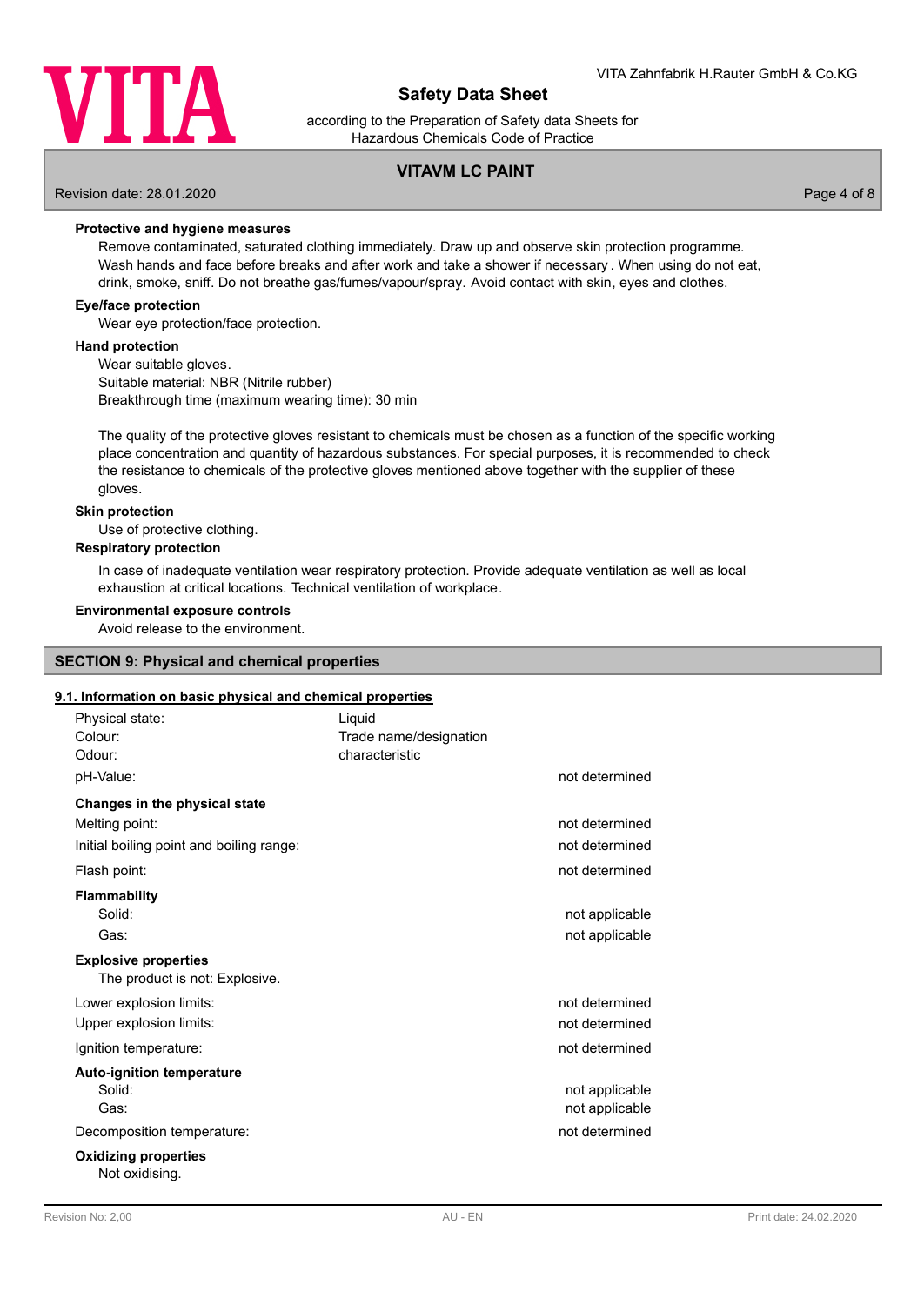

according to the Preparation of Safety data Sheets for Hazardous Chemicals Code of Practice

# **VITAVM LC PAINT**

| Revision date: 28.01.2020                      |                | Page 5 of 8 |
|------------------------------------------------|----------------|-------------|
| Vapour pressure:<br>(at 50 $^{\circ}$ C)       | <= 1100 hPa    |             |
| Density:                                       | not determined |             |
| Water solubility:                              | No             |             |
| Solubility in other solvents<br>not determined |                |             |
| Partition coefficient:                         | not determined |             |
| Viscosity / dynamic:                           | not determined |             |
| Viscosity / kinematic:                         | not determined |             |
| Vapour density:                                | not determined |             |
| Evaporation rate:                              | not determined |             |
| 9.2. Other information                         |                |             |
| Solid content:                                 | 1,10 %         |             |
| Odour threshold: not determined                |                |             |
|                                                |                |             |

# **SECTION 10: Stability and reactivity**

#### **10.1. Reactivity**

No hazardous reaction when handled and stored according to provisions.

# **10.2. Chemical stability**

The product is stable under storage at normal ambient temperatures.

# **10.3. Possibility of hazardous reactions**

No known hazardous reactions.

#### **10.4. Conditions to avoid**

No information available.

# **10.5. Incompatible materials**

No information available.

# **10.6. Hazardous decomposition products**

No known hazardous decomposition products.

### **SECTION 11: Toxicological information**

#### **11.1. Information on toxicological effects**

#### **Acute toxicity**

Based on available data, the classification criteria are not met.

| <b>CAS No</b> | <b>Chemical name</b>              |                       |                |               |        |
|---------------|-----------------------------------|-----------------------|----------------|---------------|--------|
|               | Exposure route                    | IDose                 | <b>Species</b> | <b>Source</b> | Method |
| 2867-47-2     | 2-dimethylaminoethyl methacrylate |                       |                |               |        |
|               | oral                              | 500<br>IATE<br>mg/kg  |                |               |        |
|               | dermal                            | IATE<br>1100<br>mg/kg |                |               |        |

#### **Irritation and corrosivity**

Based on available data, the classification criteria are not met.

### **Sensitising effects**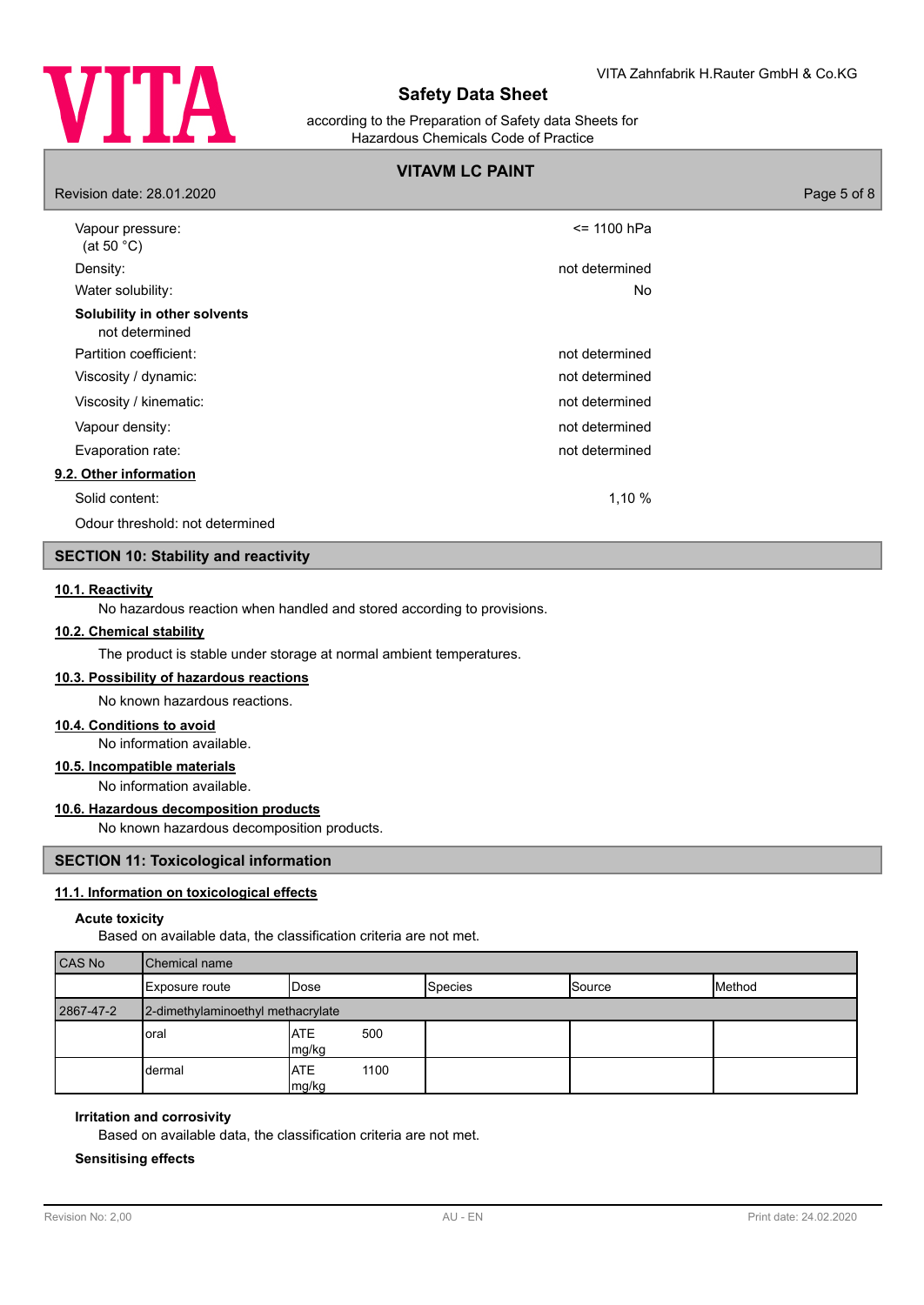

according to the Preparation of Safety data Sheets for Hazardous Chemicals Code of Practice

# **VITAVM LC PAINT**

Revision date: 28.01.2020 Page 6 of 8

May cause an allergic skin reaction.

(7,7,9-Trimethyl-4,13-dioxo-3,14-dioxa-5,12-diaza-hexadecan-1,16-diol-dimethacrylat (mixture of isomers); 2,2'-ethylenedioxydiethyl dimethacrylate; 2-dimethylaminoethyl methacrylate)

# **Carcinogenic/mutagenic/toxic effects for reproduction**

Based on available data, the classification criteria are not met.

#### **STOT-single exposure**

Based on available data, the classification criteria are not met.

#### **STOT-repeated exposure**

Based on available data, the classification criteria are not met.

#### **Aspiration hazard**

Based on available data, the classification criteria are not met.

#### **SECTION 12: Ecological information**

# **12.1. Toxicity**

Harmful to aquatic life with long lasting effects.

# **12.2. Persistence and degradability**

The product has not been tested.

# **12.3. Bioaccumulative potential**

The product has not been tested.

#### **12.4. Mobility in soil**

The product has not been tested.

#### **12.5. Other adverse effects**

No information available.

#### **Further information**

Do not allow to enter into surface water or drains. Do not allow to enter into soil/subsoil.

### **SECTION 13: Disposal considerations**

### **13.1. Waste treatment methods**

#### **Disposal recommendations**

Do not allow to enter into surface water or drains. Do not allow to enter into soil/subsoil. Dispose of waste according to applicable legislation.

#### **Contaminated packaging**

Handle contaminated packages in the same way as the substance itself.

#### **SECTION 14: Transport information**

#### **Land transport (ADG)**

| <b>14.1. UN number:</b>           | No dangerous good in sense of this transport regulation. |
|-----------------------------------|----------------------------------------------------------|
| 14.2. UN proper shipping name:    | No dangerous good in sense of this transport regulation. |
| 14.3. Transport hazard class(es): | No dangerous good in sense of this transport regulation. |
| 14.4. Packing group:              | No dangerous good in sense of this transport regulation. |
| <b>Marine transport (IMDG)</b>    |                                                          |
| <b>14.1. UN number:</b>           | No dangerous good in sense of this transport regulation. |
| 14.2. UN proper shipping name:    | No dangerous good in sense of this transport regulation. |
| 14.3. Transport hazard class(es): | No dangerous good in sense of this transport regulation. |
| 14.4. Packing group:              | No dangerous good in sense of this transport regulation. |
| Air transport (ICAO-TI/IATA-DGR)  |                                                          |
| <b>14.1. UN number:</b>           | No dangerous good in sense of this transport regulation. |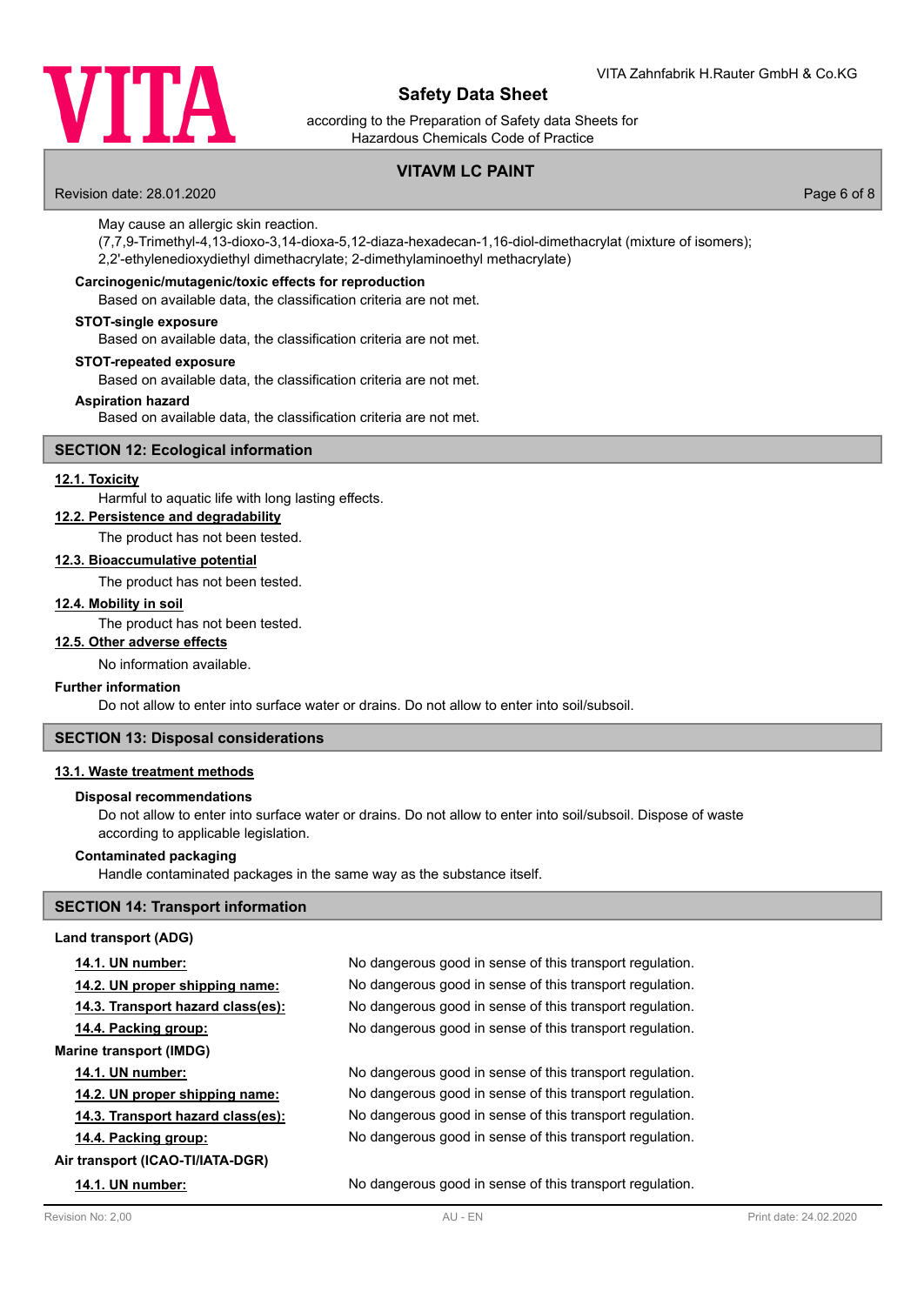

according to the Preparation of Safety data Sheets for Hazardous Chemicals Code of Practice

# **VITAVM LC PAINT**

Revision date: 28.01.2020 Page 7 of 8 **14.2. UN proper shipping name:** No dangerous good in sense of this transport regulation. **14.3. Transport hazard class(es):** No dangerous good in sense of this transport regulation. **14.4. Packing group:** No dangerous good in sense of this transport regulation. **14.5. Environmental hazards** ENVIRONMENTALLY HAZARDOUS: no **14.6. Special precautions for user** No information available. **14.7. Transport in bulk according to Annex II of Marpol and the IBC Code** not applicable **SECTION 15: Regulatory information 15.1. Safety, health and environmental regulations/legislation specific for the substance or mixture National regulatory information Additional information** AICS 2,2'-ethylenedioxydiethyl dimethacrylate: Yes. 7,7,9-Trimethyl-4,13-dioxo-3,14-dioxa-5,12-diaza-hexadecan-1,16-diol-dimethacrylat (mixture of isomers): Yes.

SUSPM

2,2'-ethylenedioxydiethyl dimethacrylate: No

7,7,9-Trimethyl-4,13-dioxo-3,14-dioxa-5,12-diaza-hexadecan-1,16-diol-dimethacrylat (mixture of isomers): No

# **SECTION 16: Other information**

# **Abbreviations and acronyms**

ACGIH: American Conference of Governmental Industrial Hygienists ADG: Australian Dangerous Goods AICS: Australian Inventory of Chemical Substances ICAO: International Civil Aviation Organization IMDG: International Maritime Code for Dangerous Goods IATA: International Air Transport Association GHS: Globally Harmonized System of Classification and Labelling of Chemicals CAS: Chemical Abstracts Service STEL: Short-term exposure limit TWA: time-weighted average TI: Technical Instructions DGR: Dangerous Goods Regulations UN: United Nations ATE: Acute toxicity estimate LC50: Lethal concentration, 50% LD50: Lethal dose, 50% LL50: Lethal loading, 50% EL50: Effect loading, 50% EC50: Effective Concentration 50% ErC50: Effective Concentration 50%, growth rate NOEC: No Observed Effect Concentration BCF: Bio-concentration factor MARPOL: International Convention for the Prevention of Marine Pollution from Ships IBC: Intermediate Bulk Container VOC: Volatile Organic Compounds SUSMP: Standard for the Uniform Scheduling of Medicines and Poisons